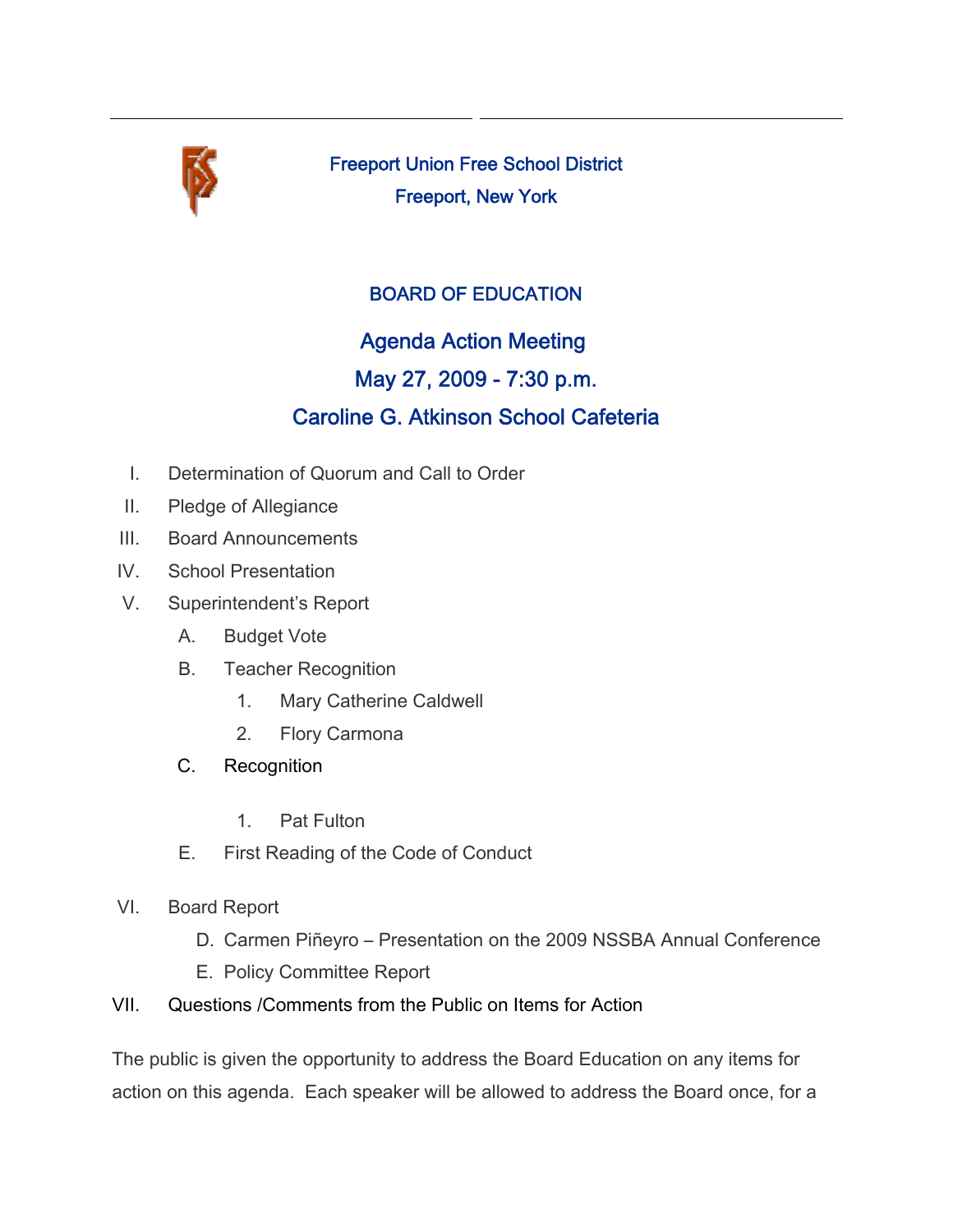maximum of four minutes.

The Board of Education and/or the Administration may respond at the conclusion of the question and comment portion of the meeting, or they may respond, verbally or in writing, at a later date.

## VIII. Items for Action

IX. Consent Agenda

Consent Agenda Items:

BE IT RESOLVED that the Board of Education of the Freeport Union Free School District hereby approves the following items; A; B (I, 2, 3); C (1).

## A. Consent - Approve

Acceptance of the Minutes:

April 1, 2009 and April 21, 2009

## B. Consent - Approve

Personnel Action

- 1. Request for Leave of Absence
- 2. Resignation of Staff
- 3. Supervisory Assignment
- C. Consent Approve

### **Education**

3. Acceptance of the Minutes from the Committees on Special Education and Preschool Special Education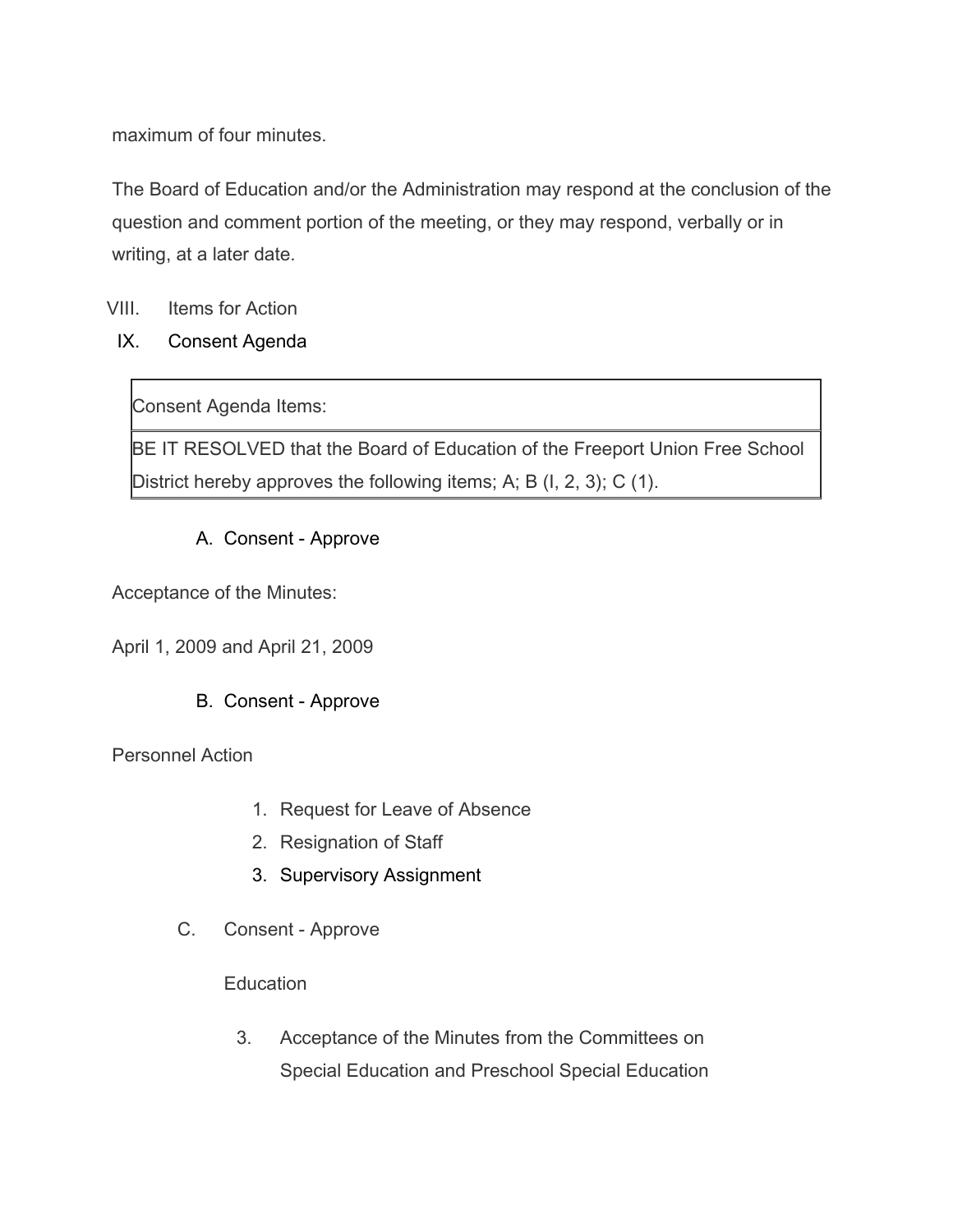D. Other Items for Action

## Personnel

- 4. Resolution to Abolish Curriculum Analyst Position and Excess Staff
- 5. Resolution to Abolish Teaching Positions and Excess Staff
- E. Education
	- 1. First reading of the Code of Conduct

### F. Finance

- 1. Change Order
- 2. Acceptance of Scholarships

### G. Other Business

- 1. Set date of the Annual Reorganization Meeting
- 2. Agreement with Nassau County Police Department
- H. Other Reports to the Board
	- 1. General Fund Treasurer's Report for February & March 2009
	- 2. Special Aid Fund Treasurer's Report for February & March 2009
	- 3. Freeport High School Extracurricular Funds for March 2009

### X. Questions/Comments from the Public on Other Topics

At this time, the public is given the opportunity to address the Board of Education on any topic. Each speaker will be allowed to address the Board once, for a maximum of four minutes.

The Board of Education and/or the Administration may respond at the conclusion of the question and comment portion of the meeting, or they may respond, in writing, at a later